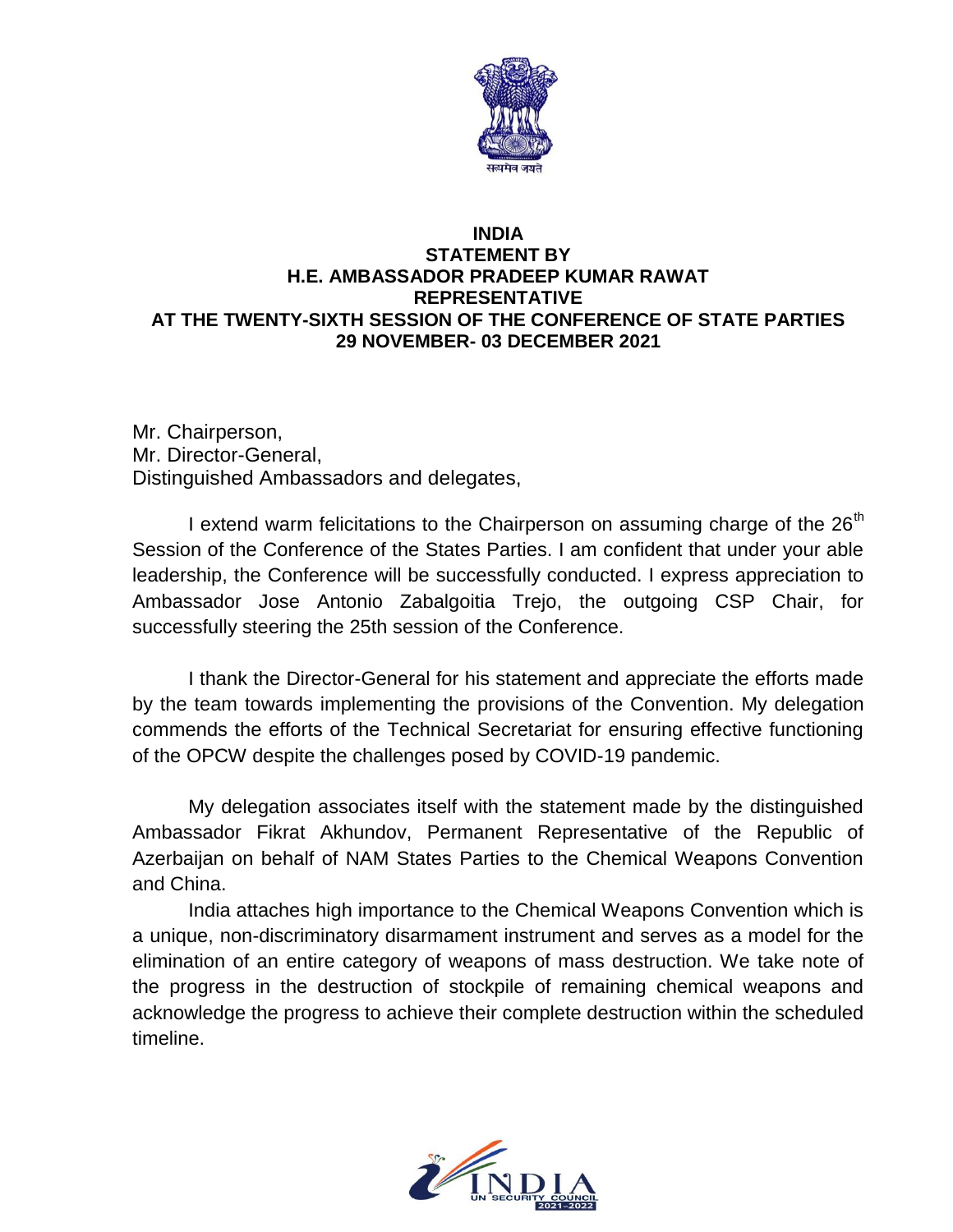India's position on any use of chemical weapons is unequivocal and consistent. India is firmly opposed to any use of chemical weapons anywhere, at any time, by anybody, and under any circumstances. Any allegations of use of chemical weapons must be dealt with strictly as per the provisions and procedures laid down in the Convention, and concerns must be addressed through consultation and cooperation among all parties concerned.

Whilst it is a matter of immense satisfaction that the Convention has 193 States Parties, we must also be cognizant of the fact that more efforts are required to achieve universality of the Convention. My delegation continues to appeal to the States that are still to join the Convention, to consider signing and ratifying the Convention as early as possible.

At the same time, universality is also critical to preventing the re-emergence of chemical weapons and its access by non-State actors. The discovery of new toxic chemicals and technological advancements that could enable development, production, deployment and dissemination of the chemical weapons calls for enhanced vigilance and greater collaboration by the member states.

We take note of the reports of the Director-General on Progress in the Elimination of the Syrian Chemical Weapons Programme. We encourage cooperation between the Syrian Arab Republic and the OPCW to resolve all outstanding issues concerning Syria's declarations and relevant outstanding issues. We sincerely hope that that the resumption of the high-level consultation, would help address all outstanding issues.

We have examined the draft decision on the Understanding Regarding the Aerosolised Use of Central Nervous System (CNS)-Acting Chemicals for Law Enforcement Purposes. We feel that further consultation and discussion on the matter could enable better understanding and reach consensus.

India welcomes and supports international cooperation activities under the OPCW, including capacity-building initiatives. In this regard, India has recently made a voluntary contribution to the OPCW Trust Fund for construction of the ChemTech Centre, which aims to further enhance capacity of Member States in the context of the CWC. Further, India stands ready to assist OPCW in its efforts to promote peaceful uses of chemical technology. India is organizing a virtual training programme on Analytical Skills Development from 6-10 December 2021. The course is being conducted for the third time by the Indian Institute of Chemical Technology,